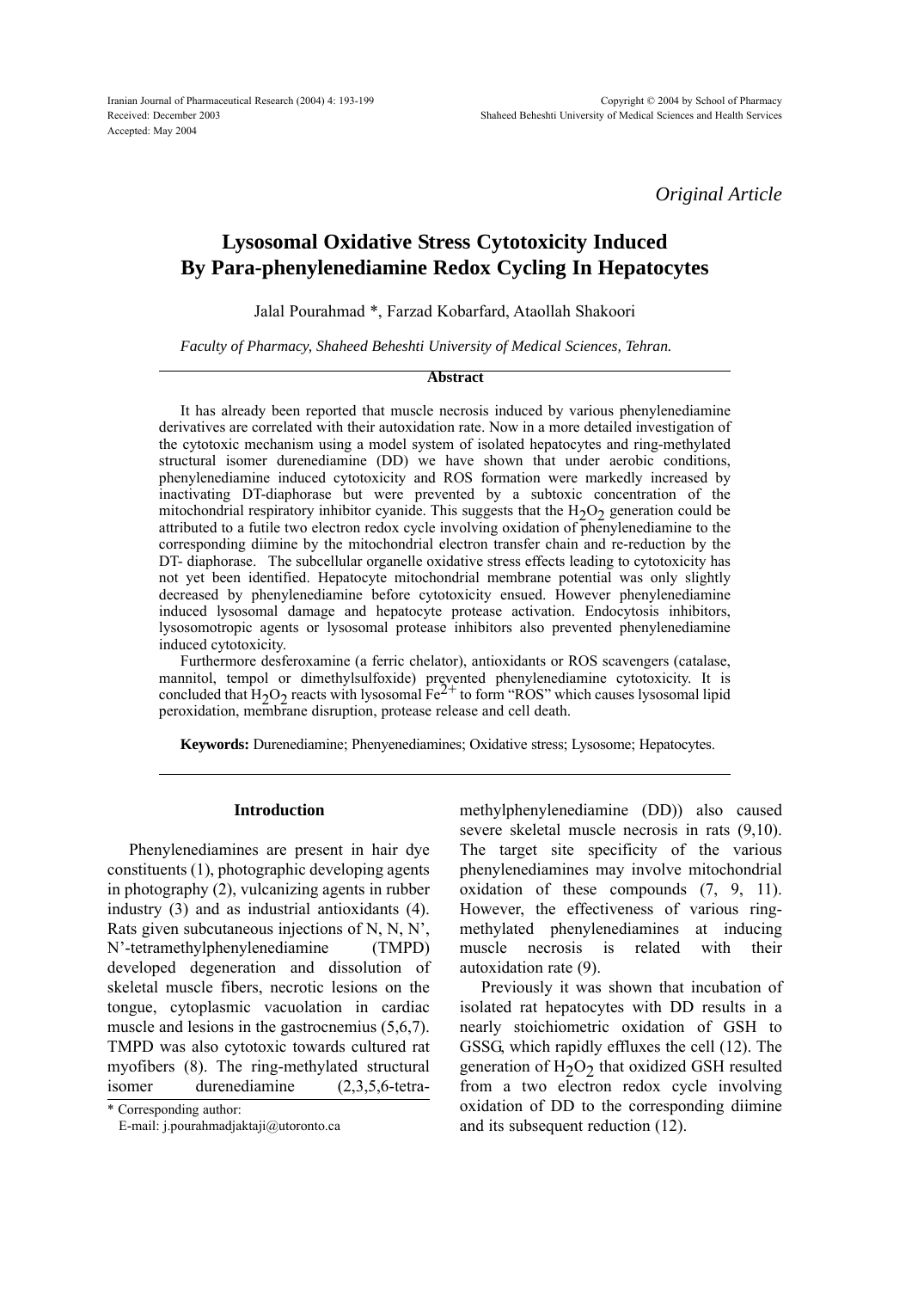In the following, however, we provide evidence that the cytotoxicity of durenediamine and other phenylenediamines may involve oxygen activation and ROS formation caused by futile intracellular redox cycling that includes oxidation by the

mitochondrial respiratory chain and subsequent rereduction by DT-diaphorase. Eventually, the hepatocyte is unable to maintain redox homeostasis and all of the DD becomes oxidized. The cytotoxic process that causes plasma membrane disruption is probably mediated by lysosomal membrane damage caused by the ROS formation and release of deadly proteases.

#### **Experimental**

## **Chemicals**

Durenediamine (2,3,5,6-

tetramethylphenylenediamine), collagenase (from Clostridium histolyticum), bovine serum albumin (BSA), Hepes, trypan blue, d mannitol, dimethylsulfoxide, catalase, superoxide dismutase, chloroquine diphosphate, methylamine HCl, 3 methyl adenine, monensin sodium, leupeptin, pepstatin, tempol, ethyleneglycol bis (p aminoethyl ether) N,NN',N' tetra acetic acid (EGTA), sodium pentobarbital and heparin were obtained from Sigma (St. Louis, MO, USA). Acridine orange and dichlorofluorescin diacetate was purchased from Molecular Probes (Eugene, Ore, USA). Desferoxamine was a gift from Ciba Geigy Canada Ltd. (Toronto, ON, Canada). All chemicals were of the highest commercial grade available.

### **Animals**

Male Sprague-Dawley rats (280-300 g), fed with a standard chow diet and given water *ad libitum*, were used in all experiments.

## **Isolation and incubation of hepatocytes**

Hepatocytes were obtained by collagenase perfusion of the liver as described by Pourahmad and O'Brien, 2000 (13). Approximately 85-90% of the hepatocytes excluded trypan blue. Cells were suspended at a density of  $10^6$  cells/ml in round bottomed flasks

rotating in a water bath maintained at 37°C in Krebs-Henseleit buffer (pH 7.4), supplemented with 12.5 mM Hepes under an atmosphere of 10% O<sub>2</sub>, 85% N<sub>2</sub>, 5% CO<sub>2</sub>. Each flask contained 10 ml of hepatocyte suspension. Hepatocytes were preincubated for 30 min prior to addition of chemicals. Stock solutions of all chemicals (×100 concentrated for the water solutions or ×1000 concentrated for the methanolic solutions) were prepared fresh prior to use. To avoid either non toxic or very toxic conditions in this study we used  $ED_{50}$ concentration for DD on the isolated hepatocytes (140  $\mu$ M). The ED<sub>50</sub> of a chemical in hepatocyte cytotoxicity assessment technique (with the total 3 h incubation period), is defined as the concentration which decreases the hepatocyte viability down to 50% following the 2 h of incubation (14). In order to determine this value for the investigated compound doseresponse curves were plotted and then  $ED_{50}$ was determined based on a regression plot of three different concentrations (data and curves not shown). For the chemicals which dissolved in water, we added  $100 \mu l$  sample of its concentrated stock solution (×100 concentrated) to one rotating flask containing 10 ml hepatocyte suspension. For the chemicals which were soluble in methanol we prepared methanolic stock solutions (×1000 concentrated), and to obtain the required concentration in the hepatocytes, we added  $10 \mu l$ samples of the stock solution to the 10 ml cell suspension. Ten microlitres of methanol did not affect the hepatocyte viability after 3 h incubation (data not shown).

#### **Cell viability**

The viability of isolated hepatocytes was assessed from the intactness of the plasma membrane as determined by the trypan blue  $(0.2\%$  w/v) exclusion test (13). Aliquots of the hepatocyte incubate were taken at different time points during the 3 hour incubation period. At least 80-90% of the control cells were still viable after 3 hours.

## **Determination of reactive oxygen species "ROS"**

To determine the rate of hepatocyte "ROS"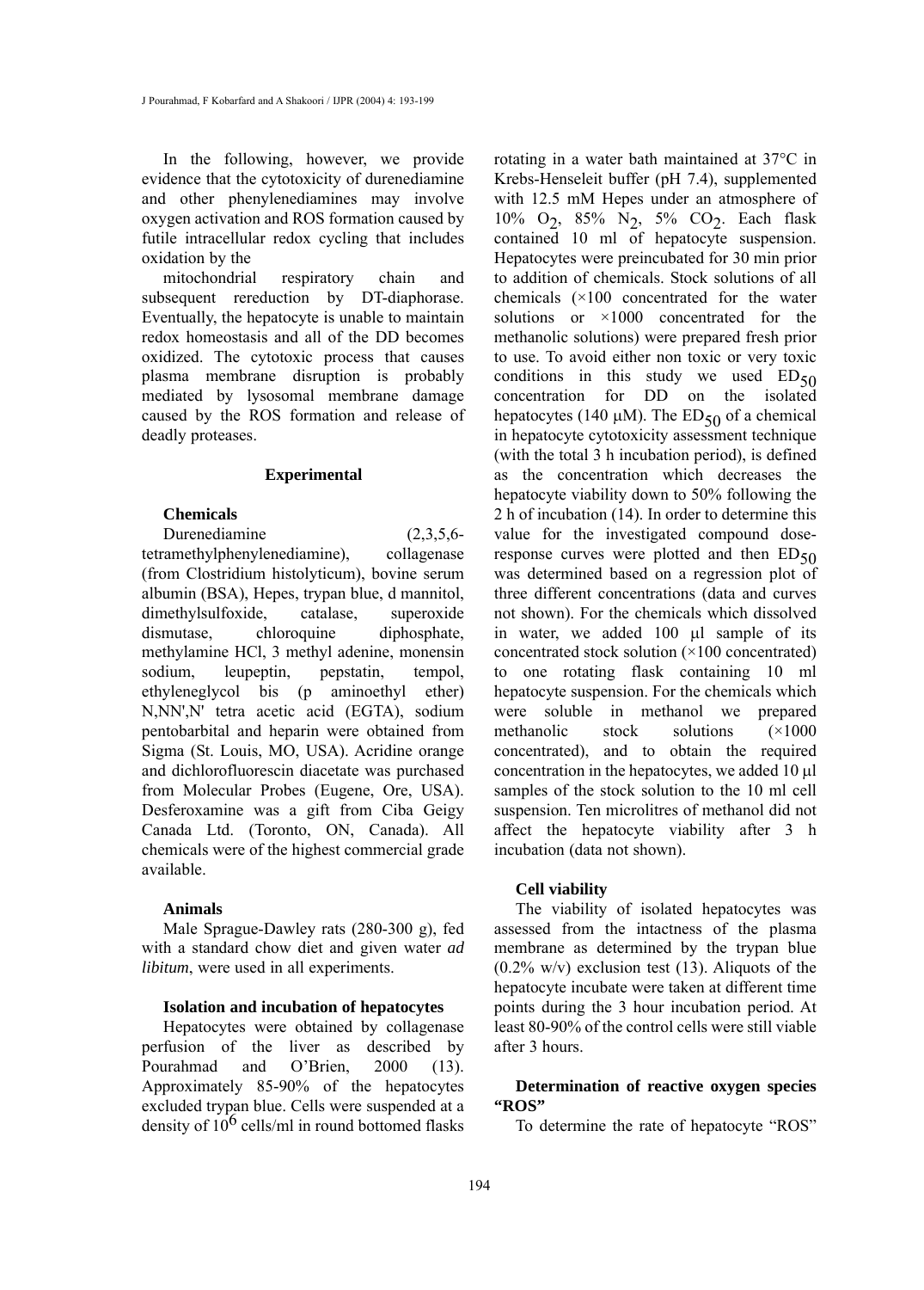generation, dichlorofluorescin diacetate was added to the hepatocyte incubate as it penetrates hepatocytes and becomes hydrolysed to nonfluorescent dichlorofluorescein The latter then reacts with "ROS" to form the highly fluorescent dichlorofluorescein which effluxes the cell. Hepatocytes  $(1\times10^6 \text{ cells/ml})$  were suspended in 10 ml modified Hank's balanced salt solution (HBS), adjusted to pH 7.4 with 10 mM Hepes (HBSH) and were incubated with DD at 37<sup>o</sup>C for 3 hours. After centrifugation (50  $\times$  g. 1 min), the cells were resuspended in HBS adjusted to pH 7.4 with 50 mM Tris-HCl and loaded with dichlorofluorescein by incubating with 1.6µl dichlorofluorescein diacetate for 2 min at 37°C. The fluorescence intensity of the ìROSî product was measured using a Shimadzu RF5000U fluorescence spectrophotometer. Excitation and emission wavelengths were 500nm and 520 nm, respectively. The results were expressed as fluorescent intensity per  $10<sup>6</sup>$ cells (15).

#### **Lysosomal membrane stability assay**

Hepatocyte lysosomal membrane stability was determined from the redistribution of the fluorescent dye, acridine orange (16). Aliquots of the cell suspension (0.5 ml) that were previously stained with acridine orange  $5 \mu M$ , were separated from the incubation medium by 1 minute centrifugation at 1000 rpm. The cell pellet was then resuspended in 2 ml of fresh incubation medium. This washing process was carried out for two times to remove the fluorescent dye from the media. Acridine orange redistribution in the cell suspension was then measured fluorimetrically using a Shimadzu RF5000U fluorescence spectrophotometer set at 495 nm excitation and 530 nm emission wavelengths.

#### **Determination of proteolysis**

To determine the rate of hepatocyte "ROS" generation, dichlorofluorescin diacetate was added to the hepatocyte incubate as it penetrates hepatocytes and becomes hydrolysed to nonfluorescent dichlorofluorescein The latter then reacts with "ROS" to form the highly fluorescent dichlorofluorescein which effluxes the cell. Hepatocytes ( $1\times10^6$  cells/ml) were suspended in 10 ml modified Hank's balanced salt solution (HBS), adjusted to pH 7.4 with 10 mM Hepes (HBSH) and were incubated with DD at 37°C for 3 hours. After centrifugation  $(50 \times g. 1 \text{ min})$ , the cells were resuspended in HBS adjusted to pH 7.4 with 50 mM Tris-HCl and loaded with dichlorofluorescein by incubating with 1.6 l dichlorofluorescein diacetate for 2 min at 37°C. The fluorescence intensity of the "ROS" product was measured using a Shimadzu RF5000U fluorescence spectrophotometer. Excitation and emission wavelengths were 500nm and 520 nm, respectively. The results were expressed as fluorescent intensity per  $10<sup>6</sup>$  cells (15).

#### **Statistical analysis**

The statistical significance of differences between the control and treatment groups in these studies was determined using a one-way analysis of variance (ANOVA) and the Bartlett's test for homogeneity of variances. Results represent the mean±standard error of the mean (SEM) of triplicate samples. The minimal level of significance chosen was  $P \le 0.001$ .

**Table 1.** Preventing DD induced hepatocyte necrosis and "ROS" formation by antioxidants, "ROS" scavengers, endocytosis inhibitors, and inhibitor of mitochondrial

| cytochrome oxidase                      |                       |                        |  |  |
|-----------------------------------------|-----------------------|------------------------|--|--|
| <b>Addition</b>                         |                       | %Cytotoxicity "ROS"    |  |  |
|                                         | 3h                    | 3h                     |  |  |
| None                                    | $20 + 2$              | $85 + 7$               |  |  |
| Durenediamine $(70 \mu M)$              | $39 + 3$              | $272 \pm 7^{\text{a}}$ |  |  |
| Durenediamine $(140 \mu M)$             | $73 \pm 8^{\text{a}}$ | $458 + 6$              |  |  |
| +Catalase (200 U/ml)                    | $37\pm4^{b}$          | $103\pm6^{b}$          |  |  |
| $+$ Tempol (300 µM)                     | $41\pm4^{b}$          | $114\pm8^{b}$          |  |  |
| +Dimethyl sulfoxide (150 $\mu$ M)       | $36\pm4$ <sup>b</sup> | $101\pm6^{b}$          |  |  |
| $+$ Mannitol (50 mM)                    | $37\pm4^b$            | $103 \pm 7^{b}$        |  |  |
| +Desferoxamine (200 $\mu$ M)            | $36\pm4^{b}$          | $100\pm8^{b}$          |  |  |
| $+\alpha$ -Tocopherol succinate (100µM) | $38+4^{b}$            | $106\pm5^{b}$          |  |  |
| $+$ Sodium azide (4 mM)                 | $83\pm6^{b}$          | $611 \pm 7^{b}$        |  |  |
| +Cyanamide (100 $\mu$ M)                | $86\pm8$ <sup>b</sup> | $615\pm8^{b}$          |  |  |
| +Potassium cyanide $(300 \mu M)$        | $36\pm4^{b}$          | $109 \pm 5^{b}$        |  |  |
| +Dicumarol (30 $\mu$ M)                 | $96\pm4^{b}$          | $605\pm6^{b}$          |  |  |
| +Monensin (10 $\mu$ M)                  | $35\pm4^b$            | $119\pm5^{b}$          |  |  |
| +Methylamine (30 mM)                    | $34\pm3^{b}$          | $116 \pm 7^{b}$        |  |  |
| +Chloroquine (100 $\mu$ M)              | $45\pm4^b$            | $117\pm8$ <sup>b</sup> |  |  |
| $+3$ -Methyladenine (5 mM)              | $37+4^{b}$            | $111 \pm 6^{b}$        |  |  |

Hepatocytes (10<sup>6</sup> cells/ml) were incubated in Krebs -Henseleit buffer pH 7.4 at 37C for 3.0 hrs

Following the addition of durene diamine. Cytotoxicity was determined as the percentage of

cells that take up trypan blue (13) DCF formation was expressed as fluorescent intensity units  $(15)$ .

Values are expressed as means of three separate experiments (S.D.)

a: Significant difference in comparison with control hepatocytes ( $P < 0.001$ )

b: Significant difference in comparison with DD treated hepatocytes (*P* < 0.001)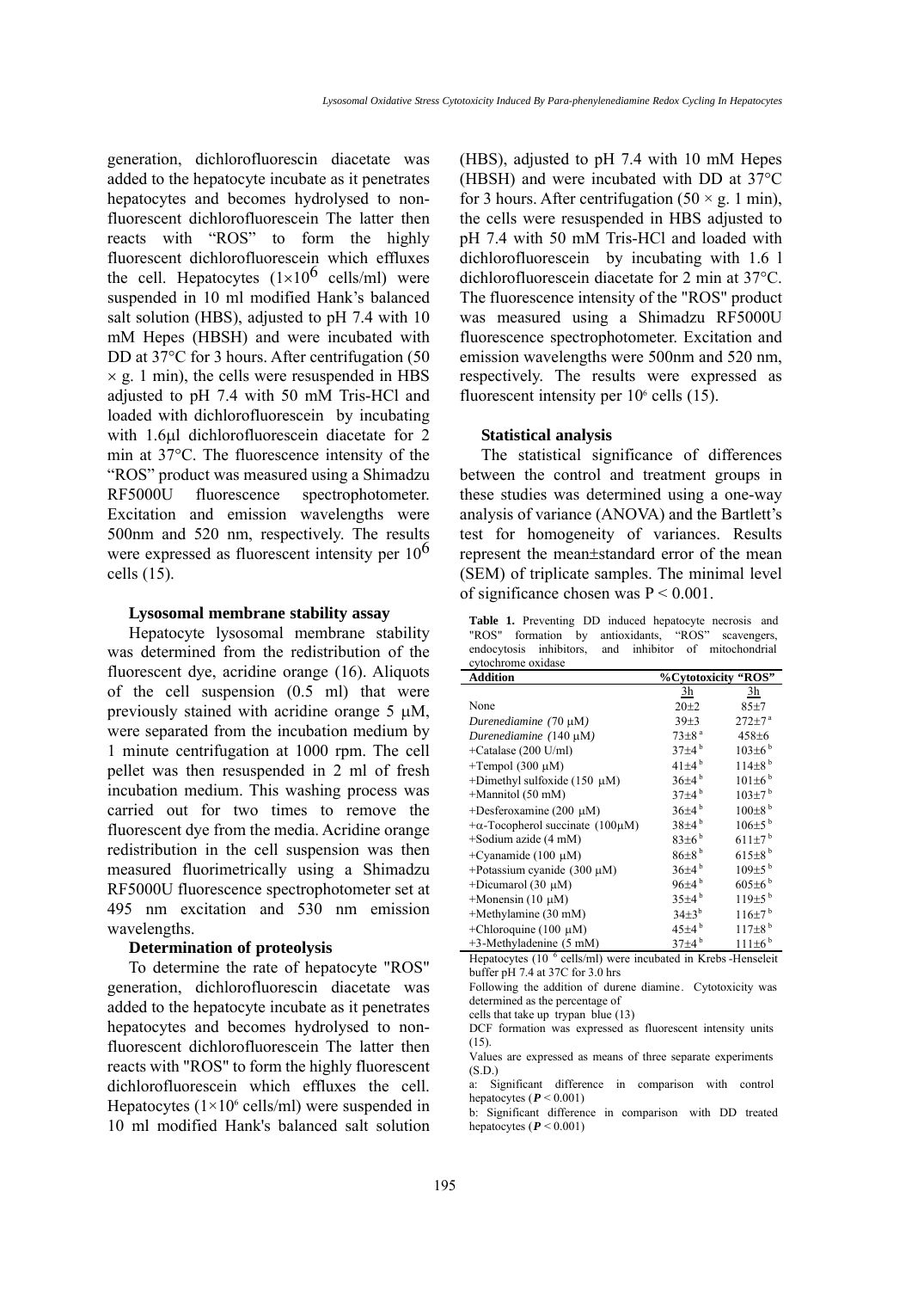**Table 2.** Preventing DD induced hepatocyte lysosomal membrane damage by inhibitors of oxidative stress , mitochondrial repiratory chain and endocy tosis

| Addition                       | (Acridine orange red istribution) |                      |                          |  |
|--------------------------------|-----------------------------------|----------------------|--------------------------|--|
|                                | $15 \text{ min}$                  | $30 \text{ min}$     | $60 \text{ min}$         |  |
| None                           | $3+1$                             | $4 + 1$              | $4 + 1$                  |  |
| Durenediamine $(140 \mu M)$    | $69+4^{\mathrm{a}}$               | $118 + 7^a$          | $195 \pm 8$ <sup>a</sup> |  |
| +Catalase (200 u/ml)           | $3\pm1$ <sup>b</sup>              | $3+1^{b}$            | $5+1$ <sup>b</sup>       |  |
| $+SOD(100 u/ml)$               | $6\pm1$ <sup>b</sup>              | $7+1$ <sup>b</sup>   | $11+2^{b}$               |  |
| +Dimethyl sulfoxide (150 µM)   | $3\pm1$ <sup>b</sup>              | $4+1^{b}$            | $7+1$ <sup>b</sup>       |  |
| $+$ Mannitol (50 mM)           | $6\pm1$ <sup>b</sup>              | $5+1^{b}$            | $8+2^{b}$                |  |
| +Desferoxamine (200 µM)        | $3\pm1$ <sup>b</sup>              | $3+1^{b}$            | $3+1^{b}$                |  |
| $+$ Potassium cyanide (300 µM) | $3+1^{b}$                         | $3+1^{b}$            | $6+1^{b}$                |  |
| +Dicumarol (250 $\mu$ M)       | 99 $\pm 6^{\rm b}$                | $144+6^{\mathrm{b}}$ | $255 \pm 7^{b}$          |  |
| $+$ Monensin (10 $\mu$ M)      | $7+1^{b}$                         | $8+1^{b}$            | $10+1$ <sup>b</sup>      |  |
| +Methylamine (30mM)            | $6\pm1$ <sup>b</sup>              | $5+1^{b}$            | $6+1^{b}$                |  |
| +Chloroquine $(100 \mu M)$     | $5\pm1$ <sup>b</sup>              | $8\pm1$ <sup>b</sup> | $9+1^{b}$                |  |
| $+3$ -Methyladenine (5mM)      | $5\pm1$ <sup>b</sup>              | $8+1^{b}$            | $10\pm1$ <sup>b</sup>    |  |

Hepatocytes (10<sup>6</sup> cells/ml) were incubated in Krebs -Henseleit buffer pH 7.4 at 37 °C.

Lysosomal membrane damage was determined as inte nsity unit of diffuse cytosolic green fluorescence induced by acridine orange following the release from lysosomes ( 16).

Values are expressed as means of three separate experiments (S.D.)

a: Significant difference in comparison with control hepatocytes ( $P < 0.001$ )

b: Significant difference in comparison with DD treated hepatocytes ( $P \le 0.001$ )

#### **Results and Discussion**

When hepatocytes were incubated with 140  $\mu$ M DD the formation of "ROS" was increased very rapidly (peak in about 60 minutes) in a concentration dependent fashion (Fig. 1, Table 1). The antioxidants,  $\alpha$ -tocopheryl succinate, catalase, superoxide dismutase (SOD) and ìROSî scavengers (18), tempol, mannitol and dimethylsulfoxide (DMSO) protected the hepatocytes against DD induced cytotoxicity as well as "ROS" generation. On the other hand catalase inhibitors, sodium azide (19) and cyanamide (20) significantly increased DD induced cytotoxicity, and "ROS" formation (Table 1). Neither of these agents showed any toxic effect on hepatocytes at concentrations used (data not shown).

The DT-diaphorase inhibitor, dicumarol (12) markedly increased DD induced cell lysis and "ROS" generation (Table 1). However the CYP2E1 inhibitor phenylimidazole (18, 19) and P450 reductase inhibitor, diphenyliodonium chloride (DPI) (18, 19) did not show any significant effect on DD induced cell lysis and "ROS" formation (data not shown). On the other hand subtoxic concentration of mitochondrial

196

|                     |  | <b>Table 3.</b> Preventing DD induced hepatocyte proteolysis with |  |
|---------------------|--|-------------------------------------------------------------------|--|
|                     |  | inhibitors of oxidative stress or endocytosis or lysosomal        |  |
| protease inhibitors |  |                                                                   |  |

| Addition                                            | Hepatocytetyrosinerelease (µM) |                       |                         |  |  |
|-----------------------------------------------------|--------------------------------|-----------------------|-------------------------|--|--|
|                                                     | 30 min                         | $60$ min              | $120 \text{ min}$       |  |  |
| None                                                | $13\pm1$                       | $15\pm1$              | $21 + 2$                |  |  |
| Durenediamine $(140 \mu M)$                         | $39 + 4^{a}$                   | $48 + 6^{a}$          | $65 \pm 7$ <sup>a</sup> |  |  |
| +Catalase $(200 \text{ u/ml})$                      | $15+2^b$                       | $17+2^b$              | $27\pm3$ <sup>b</sup>   |  |  |
| $+$ SOD (100 u/ml)                                  | $14\pm2^{b}$                   | $17+2^b$              | $23\pm2^{b}$            |  |  |
| +Dimethylsulfoxide(150mM)                           | $15\pm2^{b}$                   | $19+2^{b}$            | $28\pm3^{b}$            |  |  |
| +Mannitol (50 mM)                                   | $14\pm2^{b}$                   | $16\pm2^{b}$          | $20\pm2^{b}$            |  |  |
| +Desferal $(200 \,\mu\text{M})$                     | $12+2^{\mathrm{b}}$            | $14+2^{b}$            | $20\pm2^{b}$            |  |  |
| +Potassium cyanide (300 µM)                         | $13\pm2^b$                     | $14+2^{b}$            | $18+2^{b}$              |  |  |
| +Dicumarol (250 $\mu$ M)                            | $59\pm6$ <sup>b</sup>          | $78\pm6^{b}$          | $105\pm8^{\mathrm{b}}$  |  |  |
| +Monensin $(10 \mu M)$                              | $7\pm1$ <sup>b</sup>           | $14\pm2^{b}$          | 15±1 <sup>b</sup>       |  |  |
| +Methylamine (30mM)                                 | $10\pm1$ <sup>b</sup>          | $15\pm3$ <sup>b</sup> | $16\pm2^{b}$            |  |  |
| +Chloroquine $(100 \mu M)$                          | $11\pm1$ <sup>b</sup>          | $18\pm5^{b}$          | $19+7^{\rm b}$          |  |  |
| +3-methyladenine (30mM)                             | $12+2^b$                       | $12+2^b$              | $10+2^{b}$              |  |  |
| +Leupeptin $(100 \,\mu\text{M})$                    | $12 + 2^{b}$                   | $12\pm2^{b}$          | $17+2$ <sup>b</sup>     |  |  |
| +Pepstatin (100 $\mu$ M)                            | $12\pm2^{b}$                   | $13+2^{b}$            | $18+2^{b}$              |  |  |
| 11 <i>i 1</i> 06 11 / 1<br>$\pm$ 1.11.171.<br>TT 1. |                                |                       |                         |  |  |

Hepatocytes  $(10^6 \text{ cells/ml})$  were incubated in Krebs -Henseleit buffer pH 7.4 at 37 °C.

Lysosomal induced proteolysis was determined by measuring the cellular release of tyrosine into the media (17).

Values are expressed as means of three separate experiments (S.D.)

a: Significant difference in comparison with control hepatocytes ( $P < 0.001$ )

b: Significant difference in comparison with DD **ö**reated hepatocytes ( $P < 0.001$ )

cytochrome oxidase inhibitor, potassium cyanide (300  $\mu$ M) protected hepatocytes against DD induced cytotoxicity and "ROS" formation (Table 1). Endocytosis inhibitors including lysosomotropic agents, chloroquine (21), methylamine (22), monensin a  $Na<sup>+</sup>$  ionophore that inhibits hepatocyte endosomal acidification (23) and 3-Methyladenine, an inhibitor of hepatocyte autophagy (24) also protected the hepatocytes against DD induced cell lysis and "ROS" formation (Table 1). Neither of these agents showed any toxic effect on hepatocytes at concentrations used (data not shown).

When hepatocyte lysosomes were preloaded with acridine orange, a release of acridine orange into the cytosolic fraction ensued within 60 minutes after treating the loaded hepatocytes with  $140 \mu M$  DD (Table 2). The DD induced acridine orange release was prevented by dimethylsulfoxide, mannitol, catalase, superoxide dismutase (SOD) or the ferric chelator desferoxamine (Table 2). All endocytosis inhibitors and potassium cyanide (KCN) also inhibited DD induced acridine orange release (Table 2). On the other hand DTdiaphorase inhibitor, dicumarol significantly increased DD induced acridine orange release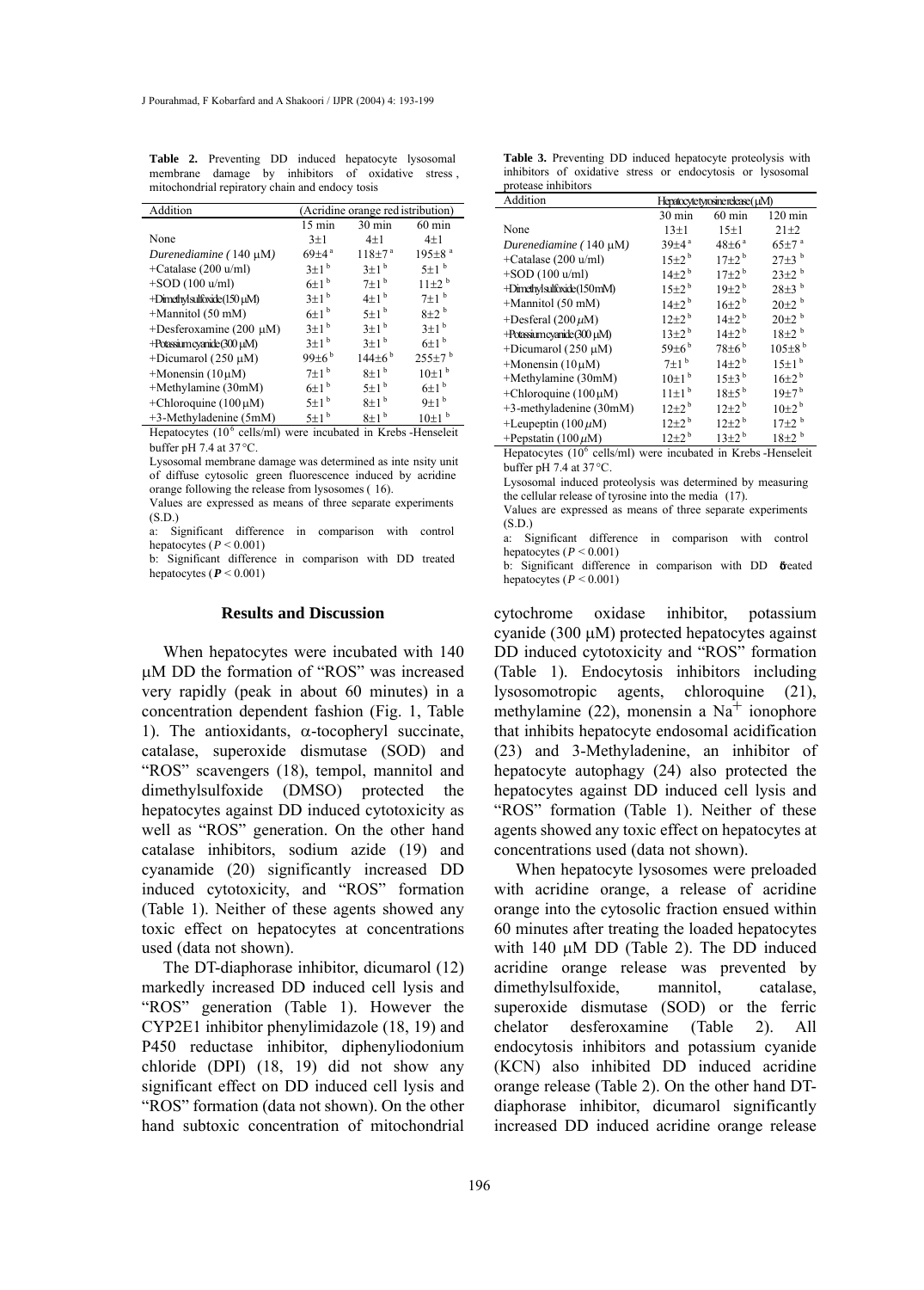(Table 2).

Hepatocyte proteolysis as determined by the release of the amino acid tyrosine into the extracellular medium over 120 minutes was markedly increased when hepatocytes were incubated with DD (Table 3). The DD induced tyrosine release was completely prevented by the lysosomal protease inhibitors; leupeptin (25) and pepstatin (26) (Table 3). Dimethylsulfoxide, mannitol, catalase, SOD, deferoxamine, potassium cyanide (KCN), 3-methyladenine, methylamine and chloroquine also inhibited DD induced tyrosine release (Table 3). On the otherhand DT-diaphorase inhibitor, dicumarol significantly increased DD induced tyrosine release (Table 3).

ROS formation contributes to DD induced cell lysis was markedly increased following the treatment of hepatocytes with DD and the antioxidants and "ROS" scavengers prevented both DD induced "ROS" formation and cytotoxicity (Table 1).

It was already suggested that an oxidative stress without "ROS" generation is responsible for DD induced cytotoxicity (12). However in our study, we determined huge increase in "ROS" formation following the treatment of hepatocytes with DD (Fig. 1). As shown here pretreatment of hepatocytes with subtoxic concentration of KCN (an inhibitor of mitochondrial cytochrome oxidase) prevented DD induced cytotoxicity, "ROS" formation, lysosomal membrane damage and proteolysis (Tables 1, 2, and 3), which suggests that mitochondrial respiratory chain cytochrome oxidase activates DD.

DD induced hepatocyte lysosomal disruption ensued within 60 min following its addition (Table 2). A similar release of acridine orange occurred when acridine orange loaded hepatocytes were treated with hydrogen peroxide generated by glucose/glucose oxidase (23, 27, 28) or nitrofurantoin (29). Hepatocyte proteolysis markedly increased following lysosomal disruption by DD which was inhibited by the lysosomal protease inhibitors leupeptin and pepstatin (Table 3). Furthermore, DD induced cytotoxicity was also prevented by leupeptin or pepstatin (data not shown). Besides, DD induced cytotoxicity, "ROS" formation,



Figure 1. Huge increase (more than 5 folds) in "ROS" formation was observed following the treatment of hepatocytes with DD (peak at 60 minutes).

lysosomal membrane damage and proteolysis were also prevented by the hepatocyte endocytosis inhibitors; methylamine, chloroquine, monensin and 3-methyladenine (Tables 1, 2, and 3).

Methylamine or chloroquine or the ferric chelator desferoxamine also prevented hepatocyte cytotoxicity induced by hydrogen peroxide generated by glucose/glucose oxidase (23, 30), xanthine/xanthine oxidase (31) and nitrofurantoin (29).

In conclusion as shown in Fig. 2 these results suggest that DD induced hepatocyte toxicity involves oxidation by mitochondrial respiratory chain cytochrome oxidase to form the corresponding diimine which undergoes futile redox cycling resulting in the formation of  $H_2O_2$  which is the cause of GSH oxidation. Then,  $\overline{H_2O_2}$  diffuses inside the lysosomes and interacts with lysosomal  $Fe^{2+}/Cu^{+}$  leading to hydroxyl radical formation (Haber-weiss reaction). Hydroxy radicals cause lysosomal membrane damage and deadly protease release.



**Figure 2.** DD induced hepatocyte toxicity involves formation of H<sub>2</sub>O<sub>2</sub> which is the cause of GSH oxidation. H<sub>2</sub>O<sub>2</sub> generation attributed to a futile two electron redox cycle involving oxidation of phenylenediamine Then H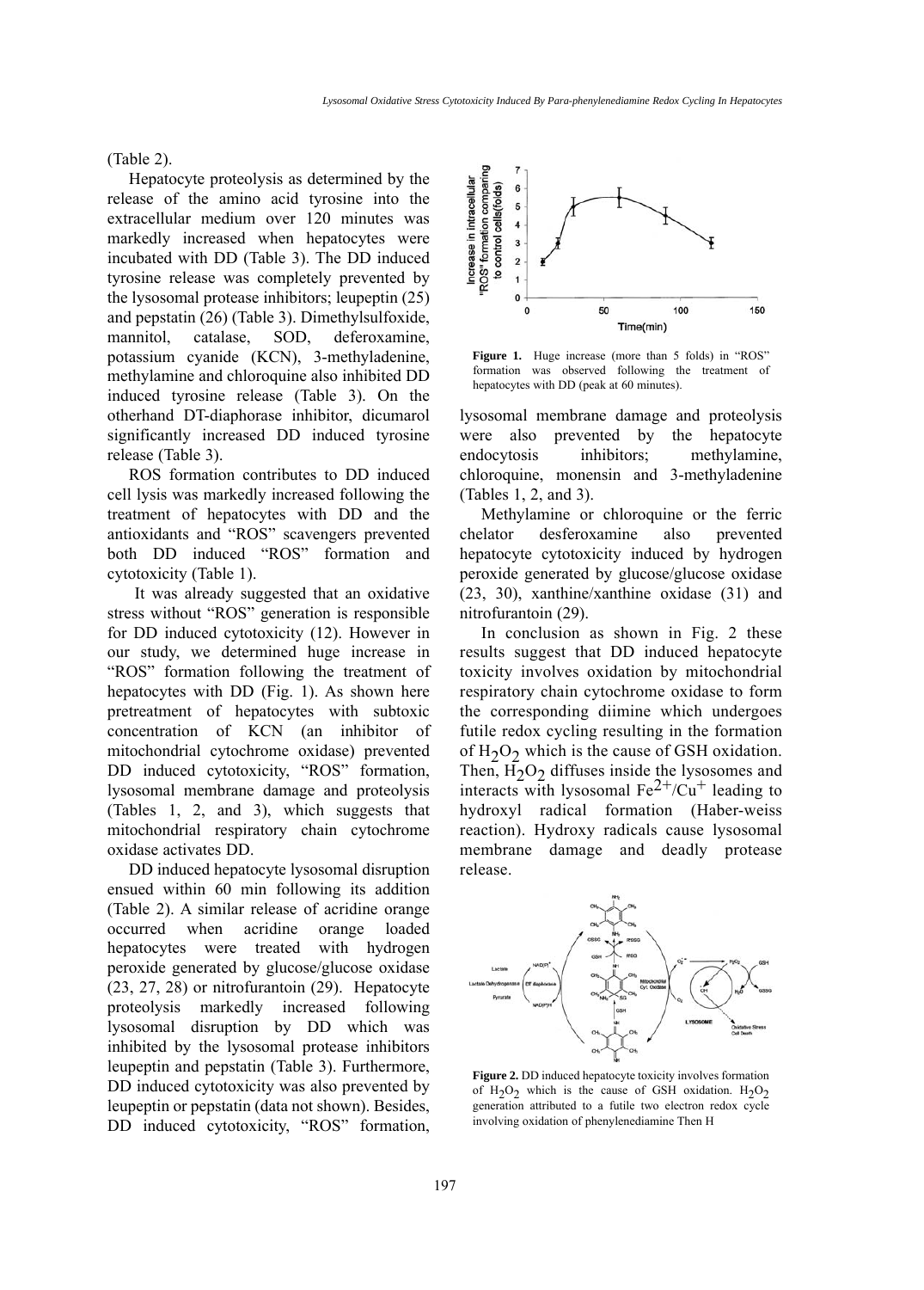#### **References**

- International Agency for Research on Cancer. *IARC* (1) *Monographs on the Evaluation of the Carcinogenic Risk of Chemicals to Man,* Vol. 16*,* IARC, Lyon (1978)
- (2) Liden C. Occupational dermatoses at a film laboratory. *Contact Dermatitis* (1984) 10: 77-87
- (3) Environmental Protection Agency. Phenylenediamines: Response to intragency testing committee. *Fed. Reg.* (1982) 47: 973
- (4) Rhee CK, Lattimer RP and Layer RW. Antiozonants In: Kroschwitz JI. (Ed.) *Encyclopedia of Polymer Science and Engineering*, Wiley, New York (1985) 91-99
- (5) Elias EA and Meijer AEFH. The increase in activity of glucose-6-phosphate dehydrogenase and 6 phosphogluconate dehydrogenase in skeletal muscles of rats after subcutaneous administration of N, N' dimethyl-*p*-phenylenediamine. *Histochemistry* (1981) 71: 543-558
- (6) Jasmin G and Gareau R. Histopathological study of muscle lesions produced by *p*-phenylenediamine in rats. *Br. J. Exp. Pathol.* (1961) 42: 592-596
- (7) Munday R, Manns E, Fowke EA and Hoggard GK. Muscle necrosis by N-methylated phenylenediamines in rats: structure-activity relationships and correlation with free-radical production in vitro. *Toxicology* (1989) 57: 303-314
- Harauchi T and Hirata M. Effects of *p*-(8) phenylenediamines and adriamycin on primary culture of rat skeletal muscle cells. *Toxicol. Lett.* (1993) 66: 35- 46
- (9) Munday R, Manns E, Fowke EA and Hoggard GK. Structure-activity relationships in the myotoxicity of ring-methylated *p*-phenylenediamines in rats and correlation with autoxidation rates *in vitro. Chem. Biol. Interact.* (1990) 76: 31-45
- (10) Draper RP, Waterfield CJ, York MJ and Timbrell JA. Studies on the muscle toxicant 2, 3, 5, 6-tetramethyl *p*phenylenediamine: effects on various biomarkers including urinary creatine and taurine. *Arch. Toxicol.* (1994**)** 69: 111-117
- Munday R. Mitochondrial oxidation of *p*-(11) phenylenediamine derivatives *in vitro*: structureactivity relationships and correlation with myotoxic activity *in vivo. Chem. Biol. Interact.* (1992) 82: 165- 179
- (12) Sood C, Khan S and O'Brien PJ. Phenylenediamine induced hepatocyte cytotoxicity redox. Cycling mediated oxidative stress without oxygen activation. *Biochim. Biophys. Acta* (1997) 1335: 343-52
- (13) Pourahmad J and O'Brien PJ. Contrasting role of Na<sup>+</sup> ions in modulating  $Cu^{2+}$  or  $Cd^{2+}$  induced hepatocyte cytotoxicity. *Chem. Biol. Interact.* (2000) 126: 159-69
- (14) Galati G, Teng S, Moridani MY, Chan TS and O'Brien PJ. Cancer chemoprevention and apoptosis mechanisms induced by dietary polyphenolics. *Drug Metabol. Drug Interact.* (2000) 17:311-49
- (15) Shen HM, Shi CY, Shen Y and Ong CN. Detection of

elevated reactive oxygen species level in cultured rat hepatocytes treated with aflatoxin B1. *Free Radic. Biol. Med.* (1996) 21: 139-146

- (16) Pourahmad J, Ross S and O'Brien PJ. Lysosomal involvement in hepatocyte cytotoxicity induced by  $Cu^{2+}$  but not  $Cd^{2+}$ . *Free Radic. Biol. Med.* (2001) 30: 89-97
- (17) Novak RF, Kharasch ED and Wendel NK. Nitrofurantoin-stimulated proteolysis in human erythrocytes: a novel index of toxic insult by nitroaromatics. *J. Pharmacol. Exp. Ther.* (1988) 247: 439-44
- (18) Siraki AG, Pourahmad J, Chan TS, Khan S and O`Brien PJ. Endogenous and endobiotic induced reactive oxygen species formation by isolated hepatocytes. *Free Radic. Biol. Med.* (2002) 32: 2-10
- (19) Hallinan T, Gor J, Rice-Evans CA, Stanley R, O'Reilly R and Brown D. Lipid peroxidation in electroporated hepatocytes occurs much more readily than does hydroxyl-radical formation. *Biochem. J.* (1991) 277: 767-71
- (20) DeMaster EG, Redfern B, Shirota FN and Nagasawa HT. Differential inhibition of rat tissue catalase by cyanamide. *Biochem. Pharmacol.* (1986) 35: 2081-5
- (21) Graham RM, Morgan EH and Baker E. Characterisation of citrate and iron citrate uptake by cultured rat hepswcytes. *J. Hepatol.* (1998) 29: 603-13
- (22) Luiken LL, Amts LM and Meijer AJ. The role of the intralysosomal pH in the control of autophagic protedytic flux in rat hepatocytes. *Eur. J. Biochem.* (1996) 235: 564-73
- (23) Brunk UT, Zhang H, Roberg K and Ollinger K. Lethal hydrogen peroxide toxicity involves lysosattd ironcatalyzed reactions with membrane damage. *Redox Report* (1995) 1: 267-277
- (24) Seglen PO. DNA ploidy and autophagic protein degradation as determinants of hepatoceitular growth and survival. *Cell. Biol. Toxicol.* (1997) 13: 301-15
- Fengsrud M, Roos N, Berg T, LiouW, Slot JW, and (25) Seglen PO. Ultrastructural and immunocytochemical characterization of autophagic vacuoles in isolated hepatocytes: effects of vinblastine and asparagine on vacuole distributions. *Exp. Cell. Res.* (1995) 221: 504- 19
- (26) Olav Berg T, Fengsrud M, Stromhaug PE, Berg T and Seglen PO. Isolation and characterization of rat liver amphisomes: fvidence for fusion of autophagosomes with both early and late endosomes. *J. Biol. Chem.* (1998) 273: 21883-92
- (27) Garberg P and Hogberg J. Studies on Se incorporation in selenoproteins; effects of peroxisome proliferators and hydrogen peroxide generating system. *Chem. Biol. Interact.* (1992) 81: 291-306
- Latour I, Pregaldien JL and Buc-Calderon P. Cell death (28) and lipid peroxidation in isolated hepatocytes incubated in the presence of hydrogen peroxide and iron salts. *Arch.Toxicol.* (1992) 66: 743-9
- (29) Pourahmad J, Khan S and O'Brien PJ. Lysosomal oxidative stress cytotoxicity induced by nitrofurantoin